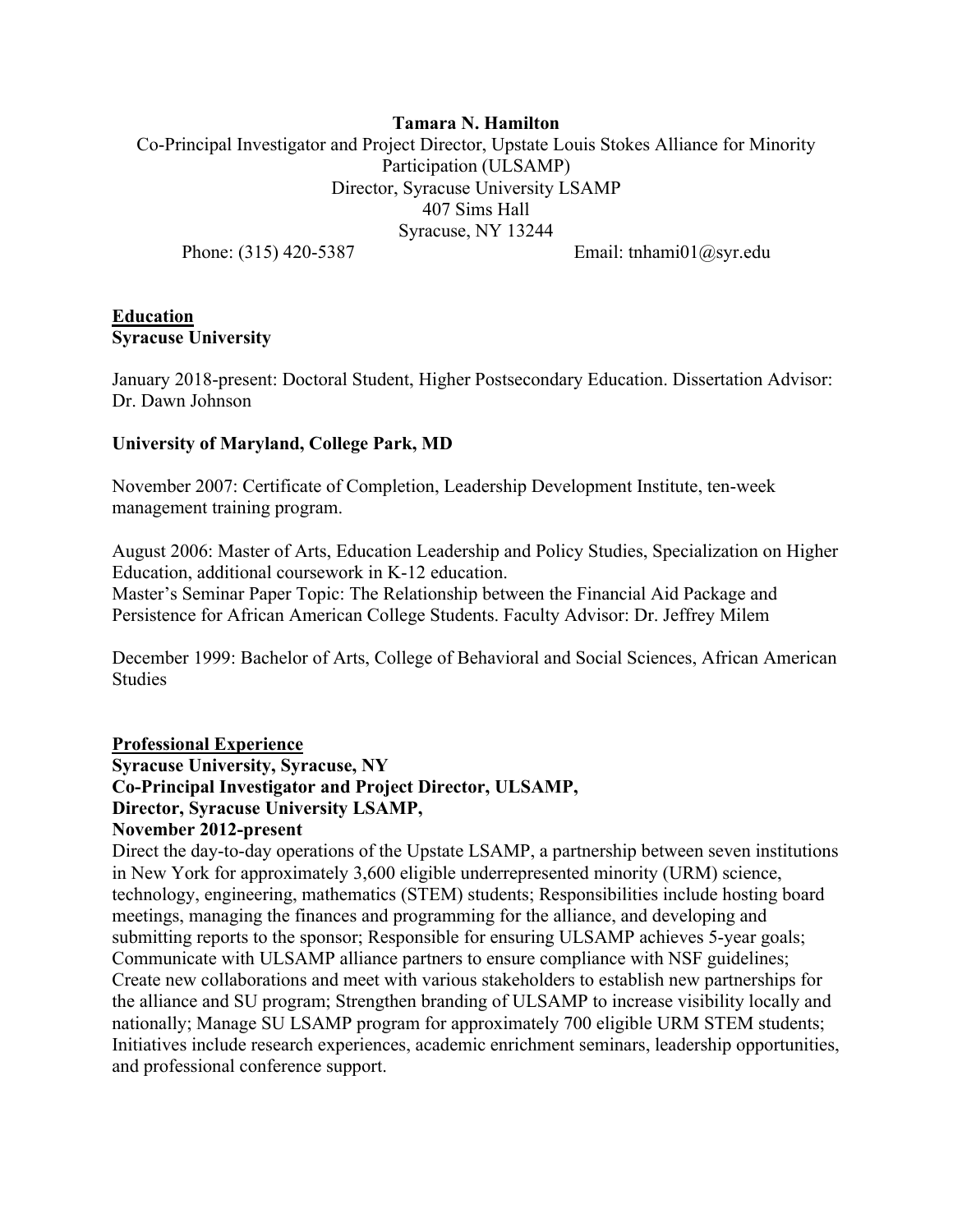#### **University of Maryland, College Park, MD**

#### **Assistant Director, Center for Minorities in Science and Engineering (CMSE), September 2008-November 2012**

#### **Program Director, LSAMP Program, September 2006-August 2008 Program Coordinator, CMSE, February 2000-August 2006**

Direct all aspects of the LSAMP retention programs for approximately 150 students in the STEM majors; Initiatives include freshman bridge program, undergraduate research program, graduate fellowship program, professional conference support, and alumni outreach; Develop new retention initiatives to support undergraduate and graduate students in School of Engineering, Hire, supervise, train and evaluate all LSAMP staff which includes a graduate assistant, 3 instructors and 8 undergraduate student workers; Serve on management team of CMSE; Participate in strategic planning process; Represent Director at various campus meetings; Set goals and objectives annually for the LSAMP Program; Complete program evaluations and submit reports to NSF.; Make recommendations for program improvement; Cultivate on-going relationships with corporate and alumni donors to solicit sponsorship for programs.; Participate in annual fundraising campaign of approximately \$75,000 for awards banquet, summer programs, and other CMSE initiatives; Actively write and submit grants to increase funding for programs; Direct the LSAMP budget and manage 10 financial accounts; Ensure financial integrity and establish preventive measures for audits; Provide monthly updates to PI; Communicate with LSAMP alliance partners to ensure compliance with NSF guidelines; Update social media sites to disseminate program information; Serve as a liaison to community organizations to create new partnerships; Teach first-year seminar for LSAMP students; Assist with planning K-12 outreach and recruitment events for CMSE; Work with STEM faculty to collaborate on initiatives to ensure students' successful completion of degree programs.

#### **Teaching Experience Syracuse University, Syracuse, NY School of Education**  HED 721: College Student Development I (Teaching Assistant)

## **University of Maryland, College Park, MD**

**A James Clark School of Engineering** 

ENES 107: Achieving College Excellence ENES 108: Achieving College Success: First Year Transition

## **College of Computer, Mathematical and Physical Sciences**

CMPS 299: Special Topics CMPS 299T: Bridge: 1<sup>st</sup> Year Transition

## **Related Experience**

# **National Society of Black Engineers Pre-College Initiative, Syracuse, NY Consultant, July 2013-present**

Represent Syracuse University on the NSBE PCI Advisory Board; Provide STEM programming for pre-college students; Recommendations for program improvement.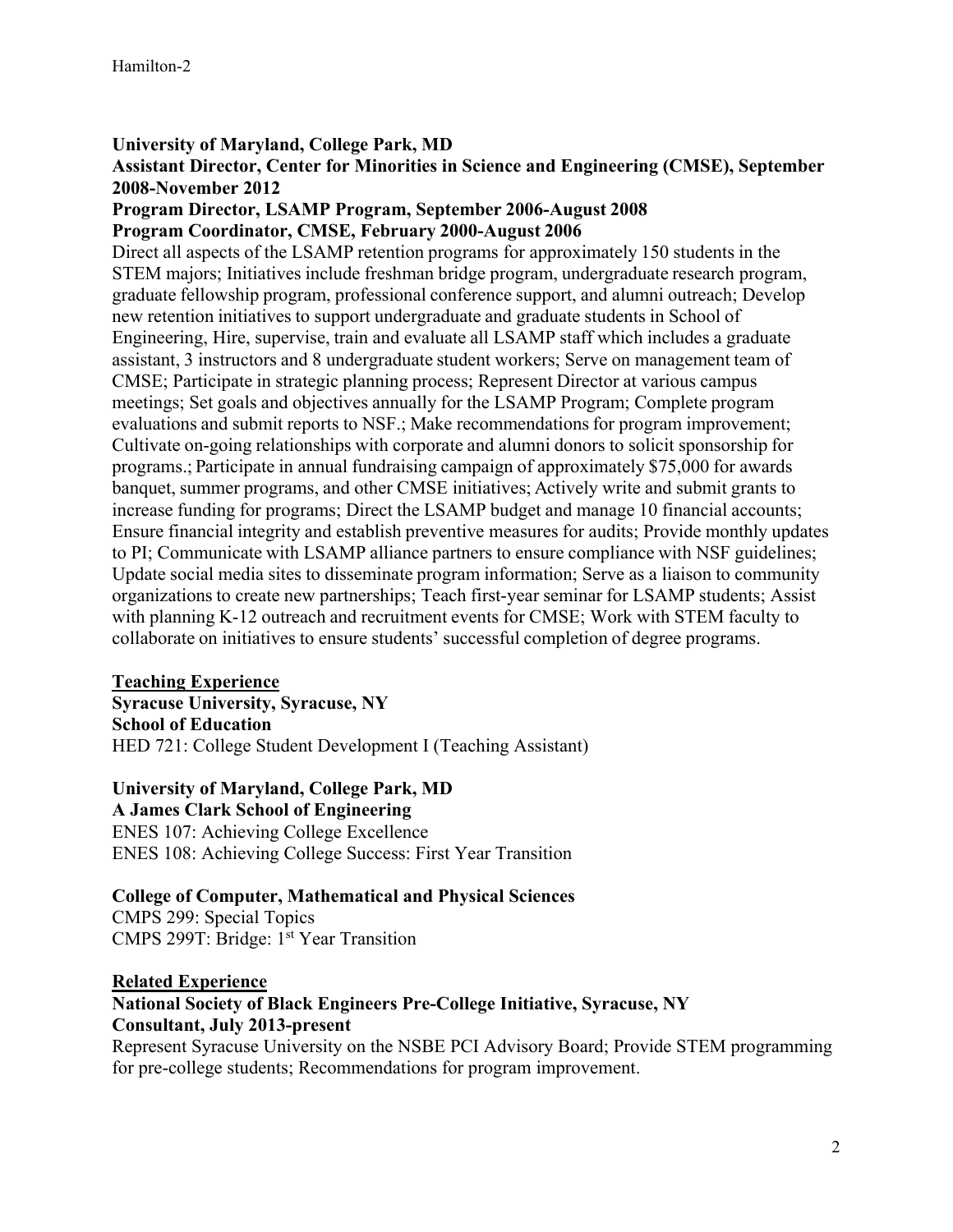# **Garden State LSAMP Program, Rutgers University, New Brunswick, NJ Consultant, January-March 2010**

Presented workshop on LSAMP Program to 30-40 administrators in the alliance; Facilitated roundtable discussions for administrators to assist with STEM programming.

# **Maryland Math, Engineering, Science Achievement Program (MESA), Prince George's County Regional Center, Laurel, MD**

## **Program Evaluator, September 2005 -May 2006**

Completed evaluation to study the relationship between MESA's objectives and program outcomes; Analyzed quantitative data on participants and facilitated interviews with administrators and board members; Created and published Regional Center's annual report; Submitted recommendations to administrators for future K-12 programs.

# **Scholarly Work**

## **Refereed Conference Papers**

Hamilton, T. and Parker, R. (2010, April). *UMCP LSAMP: 15 Years of Successful Retention and Graduation of Underrepresented Minority Students*. Paper presented at the NAMEPA/WEPAN National Conference, Baltimore, MD.

## **Refereed Presentations**

- Hamilton, T. (2018, Feb.). *Upstate Louis Stokes Alliance for Minority Participation*. Talk presented at the Science and Engineering for Social Good Conference, Atlanta, GA.
- Hamilton, T., Harrison, D. and Wagstaff, T. (2014, Oct.) *Initiatives for Community College Students.* Session presented at the Louis Stokes Midwest Center for Excellence Conference, Chicago, IL.
- Hamilton, T. and Wagstaff, T. (2013, Oct.). *Upstate Louis Stokes Alliance for Minority Participation.* Poster presented at the Louis Stokes Midwest Center for Excellence Conference, Indianapolis, IN.
- Hamilton, T. (2011, Oct.). *Bridging the Gap between High School and College: Are High Schools Preparing Students to Be Successful in Engineering Programs?* Case study presented at NAMEPA Region A Conference, New Brunswick, NJ.
- Hamilton, T. and Carter, J. (2005, April). *Collaborative Initiatives for Underrepresented Student Retention and Graduation*. Session presented at the WEPAN/NAMEPA National Conference, Las Vegas, NV.

#### **Invited Presentations**

Hamilton, T. (2020, August). *Rethinking Programming in COVID-19.* Webinar presented to the membership of the National Association of Multicultural Engineering Program Advocates, Inc.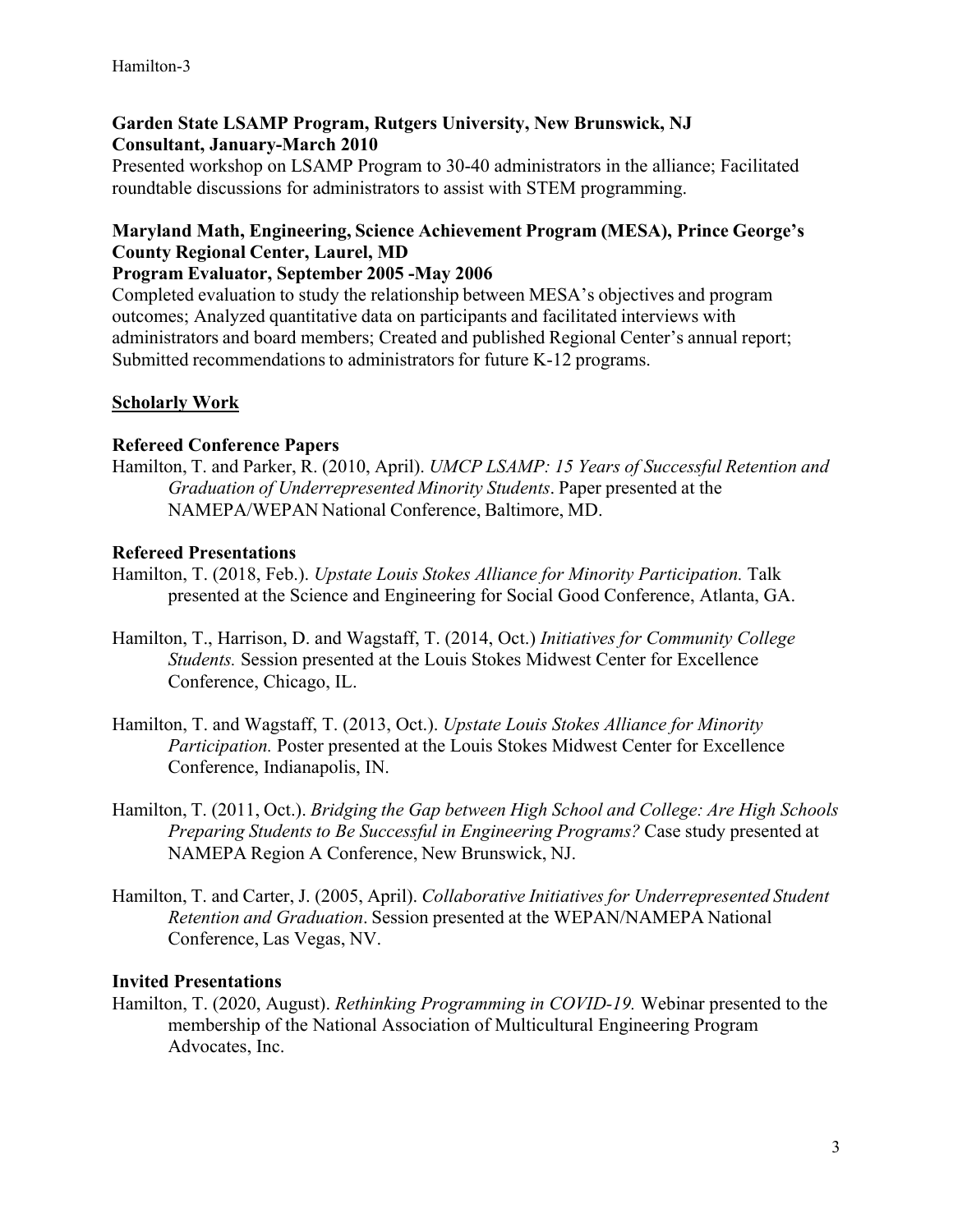- Campos, N., Coover, G., Davis-Lowe, E., Hamilton, T., Morales, B., & Williams, F. (2019, October). *LSAMP Alliance Management: Scaling Out Best Practices.* Session presented at the Louis Stokes Midwest Regional Center of Excellence Annual Conference, Indianapolis, IN.
- Hamilton, T. (2018, February) *Upstate Louis Stokes Alliance for Minority Participation.* Session presented at the Science and Engineering for Social Good Conference, Atlanta, GA.
- Hamilton, T. (2015, July) *Why Graduate School?* Presentation given as part of SYNERGY Internship Program. Syracuse, NY.
- Hamilton, T. (2014, Nov.) *Initiatives for Community College Students.* Session presented at the NAMEPA National Conference, San Jose, CA.
- Hamilton, T. and Hernandez, S. (2013, Oct). *Funding for Graduate School.* Session presented at the GEM GRAD Lab, Rochester Institute of Technology, Rochester, NY.
- Hamilton, T. (2013, April). *Funding for Graduate School.* Panelist at Indiana LSAMP Student Conference, West Lafayette, IN.

# **Grants**

## **National Science Foundation**

Upstate New York LSAMP: Strengthening the Pipeline Between Two and Four Year Institutions, Principal investigator: M. Wheatly; co-principal investigators: **T. Hamilton**, D. Johnson, A. Costello Staniec, J. White; awarded \$4,000,000, September 2017-August 2022.

Upstate Louis Stokes Alliance for Minority Participation, Principal investigator: E. Spina; coprincipal investigators: E. Boyd, A. Costello Staniec, **T. Hamilton**, J. Wiles; awarded \$2,504,432, September 2012-August 2017.

Bridge to the Doctorate at UMCP, 2012-2014, F. Hrabowski III; co-principal investigators: C. Hill, **T. Hamilton** & R. Parker; awarded \$987,000, September 2012-August 2014.

University System of Maryland, Louis Stokes Alliance for Minority Participation, 2010-2015 (Senior-Level Alliance Project), Principal investigator: F. Hrabowski III; co-principal investigator: C. Hill; senior personnel: **T. Hamilton** & R. Parker; awarded \$2,000,000, May 2011-April 2016.

2010-2012 Bridge to the Doctorate at UMCP, Principal Investigator: F. Hrabowski III; coprincipal investigators: C. Hill, **T. Hamilton** & R. Parker; awarded \$987,000, August 2010-July 2012.

2008 - University of Maryland System Bridge to the Doctorate - Cohort III, Principal Investigator: F. Hrabowski III; co-principal investigators: C. Hill, **T. Hamilton** & R. Parker; awarded \$987,000, August 2008-July 2010.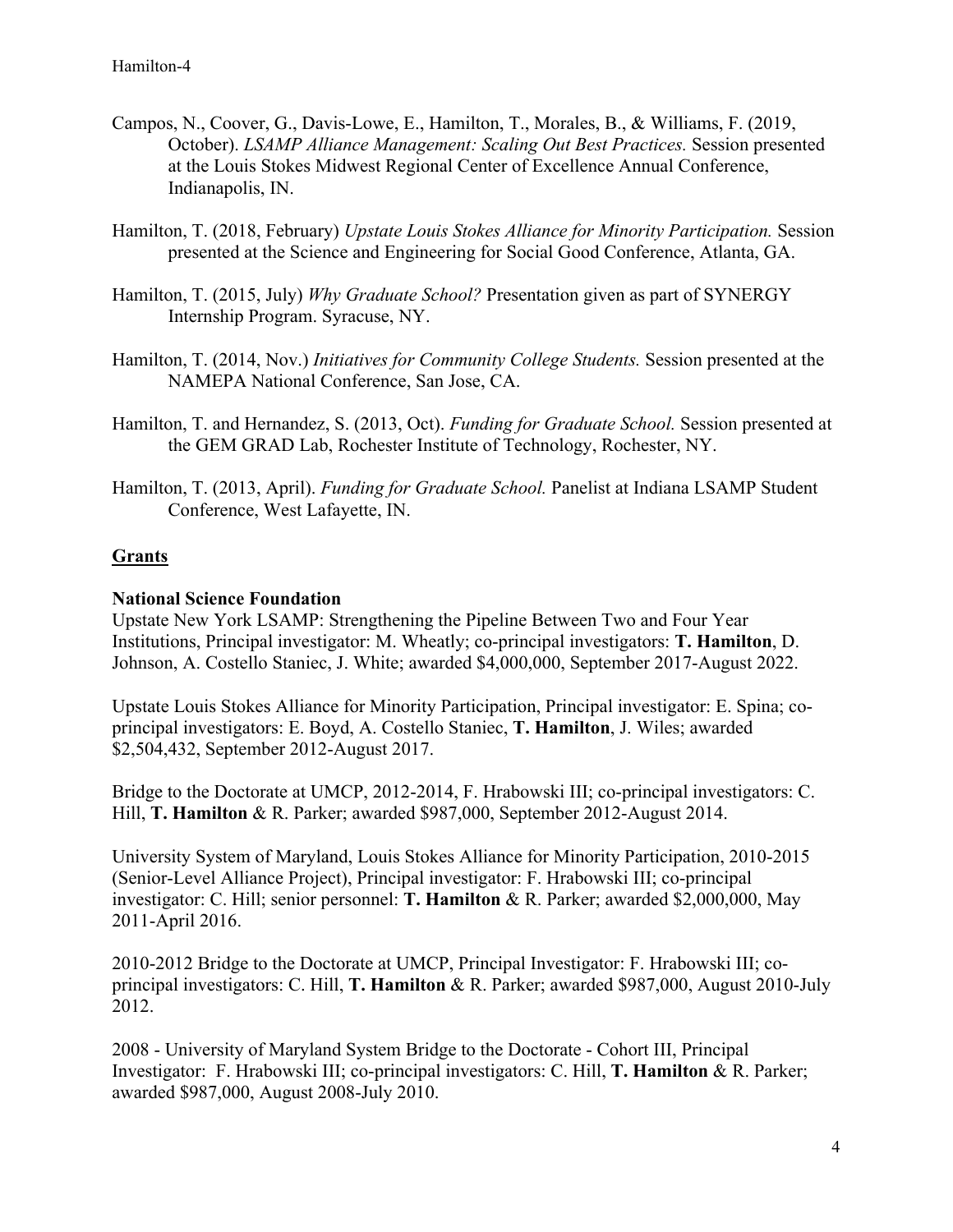2006 - University of Maryland System Bridge to the Doctorate - Cohort II, Principal Investigator: F. Hrabowski III; co-principal investigator: C. Hill; senior personnel: J. Carter; campus directors: **T. Hamilton** & R. Parker; awarded \$987,000, August 2006-July 2008. (supplemental grant to HRD-0503332)

## **National Grid**

Syracuse University, January 2019, Upstate Louis Alliance for Minority Participation: \$2,500

#### **Syracuse City School District**

Syracuse University, July 1, 2019-August 31, 2020, LSAMP/NSBE Science Camp 2019: \$34,500

Syracuse University, July-August 2018, LSAMP/NSBE Science Camp: \$34,500

Syracuse University, July-August 2017, LSAMP/NSBE Science Camp: \$34,500

Syracuse University, July 2016, LSAMP/NSBE Science Camp: \$34,500

Syracuse University, July 2015, LSAMP/NSBE Science Camp: \$34,000

Syracuse University, June 2013-June 2015, National Grid NSBE/LSAMP Science Camp: \$70,000

#### **Monroe Community College**

Syracuse University, June 2017, Summer Research Scholars: \$9,000

#### **ExxonMobil Corporation**

University of Maryland, College Park, March 2012, Bridge Program for Scientists and Engineers: \$10,000

#### **Central Intelligence Agency**

University of Maryland, College Park, April 2009, Student Recognition and Alumni Banquet: \$5,000

University of Maryland, College Park, April 2008, Student Recognition and Alumni Banquet: \$5,000

#### **Awards and Recognitions**

**National Society of Black Engineers**  NSBE/ExxonMobil Impact Award (2012) Award given to institutions for significant accomplishments in the retention of underrepresented minority students.

#### **University of Maryland, College Park**

Research Leader (2006, 2008, 2010)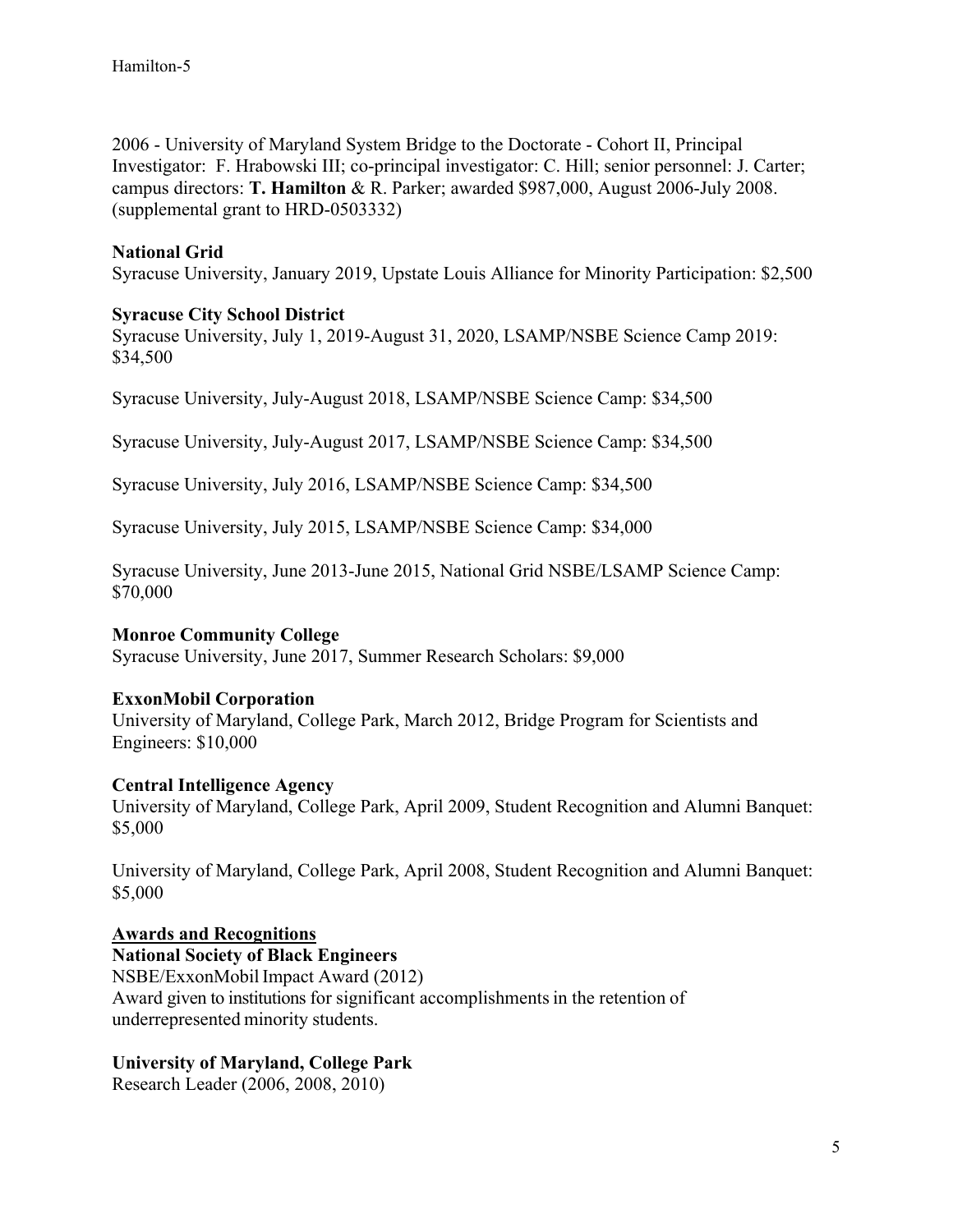Annual recognition given by Vice President of Research for individuals who received \$500K or more in research dollars in one year.

## **National Association of Multicultural Engineering Program Advocates (NAMEPA), Inc.**

Outstanding Region Chair Award (2009)

#### **Professional and Service Activities**

*University*  **Syracuse University, Syracuse, NY**  Future Faculty Program (FPP), (2020-present) Member, SOE Diversity Committee, (2018-present) CAASD Representative on the SOE Dean's Council, (2018-2019) National Society of Black Engineers (NSBE) Collegiate Chapter Advisor, (2013-present) Posse Atlanta 3 Program Mentor, (2014-2019) Upstate New York Diversity Summit Co-Chair, (2014-2017)

# **University of Maryland, College Park, MD**

Advising Community Forum (2008-2012) Clark School of Engineering Advising Committee (2000-2012) Clark School of Engineering Scholarship Committee (2008-2012)

# *Professional*

**INROADS New York/New Jersey Region**  Board Member (2016-2017)

## **National Association of Multicultural Engineering Program Advocates (NAMEPA), Inc.**

National Secretary and Board Member, (2018-present) Reviewer, The Collaborative Network for Engineering and Computing Diversity (CoNECD) Conference, (2018-present) National Membership Co-Chair and Board Member, (2017-2018) Special Task Force: Student Research and Professional Development (2015-2016) National Membership Chair and Board Member, (2010-2013) Chair, Region A (2008-2010) Chair-Elect, Region A (2006-2008) Treasurer, Region A (2002-2006) Member (2000-present)

## *Community*

**Alumni Chapter Board, College of Behavioral and Social Sciences, University of Maryland, College Park, MD**  Board Liaison to African-American Studies Department (2011-2016)

Co-chair, Diversity Sub-committee (2012-2014) Member (2011-2016)

**Alpha Kappa Alpha Sorority, Inc., Iota Nu Omega Chapter, Syracuse, NY**